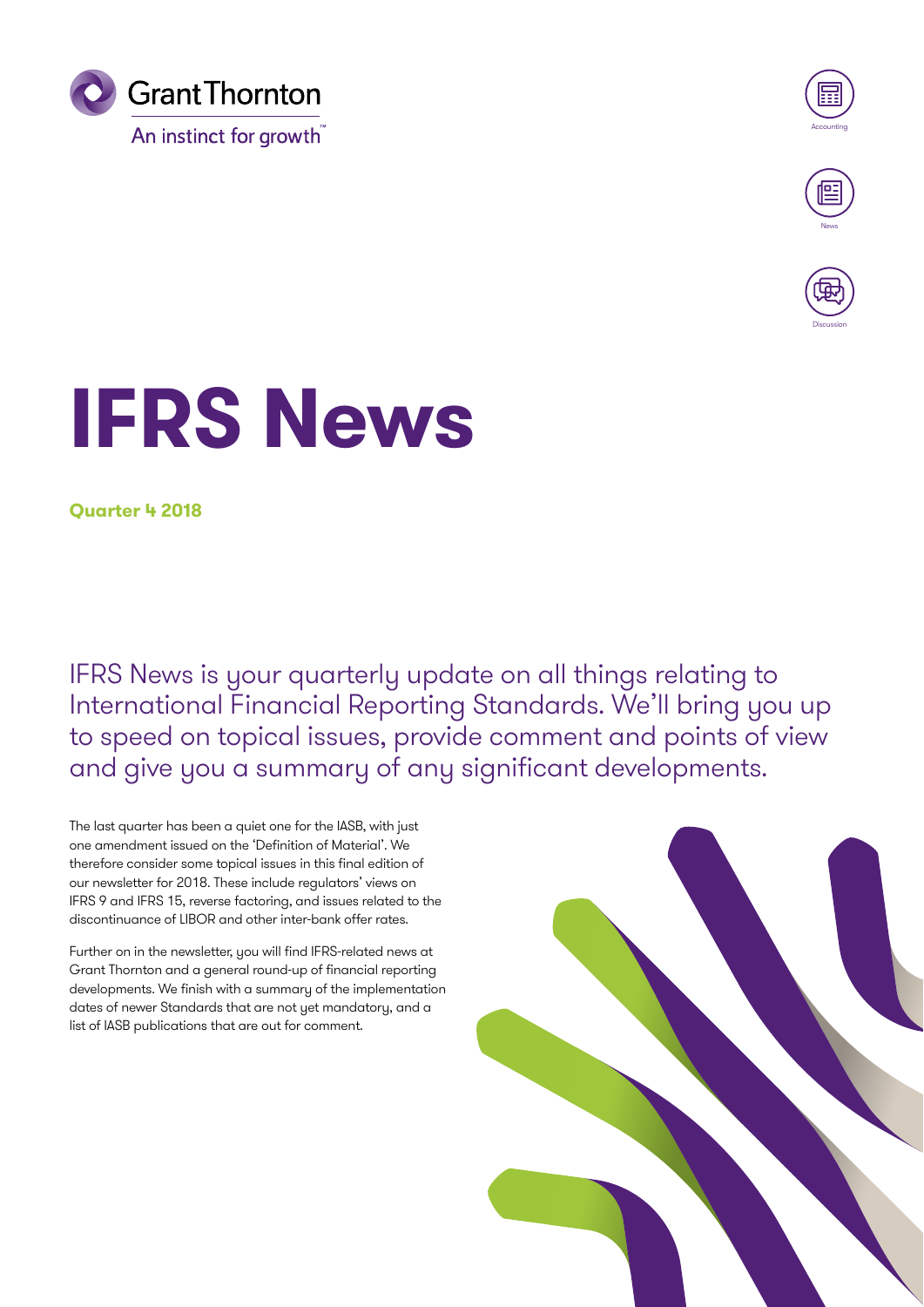## **Contents**

- 2 IASB amends its definition of 'material'
- 4 Reminder: IFRS 16 'Leases'
- 5 UK Regulator advises on IFRS 9 and IFRS 15 disclosures
- 6 ESMA Chair comments on the challenges of applying IFRS 9's expected credit loss model
- 8 Replacement of IBORs
- 10 Reverse factoring
- 11 Argentina declared hyper-inflationary
- 12 Grant Thornton news
- 14 Round-up
- 18 Effective dates of new IFRS Standards and IFRIC Interpretations
- 20 Open for comment

## **IASB amends its definition of 'material'**

The IASB has issued 'Definition of Material' making amendments to IAS 1 'Presentation of Financial Statements' and IAS 8 'Accounting Policies, Changes in Accounting Estimates and Errors'.

The amendments are a response to findings that some companies experienced difficulties using the previous definition when judging whether information was material for inclusion in the financial statements. Indeed up to now, the wording of the definition of material in the Conceptual Framework

for Financial Reporting differed from the wording used in IAS 1 and IAS 8. The existence of more than one definition of material was potentially confusing, leading to questions over whether the definitions had different meanings or should be applied differently.

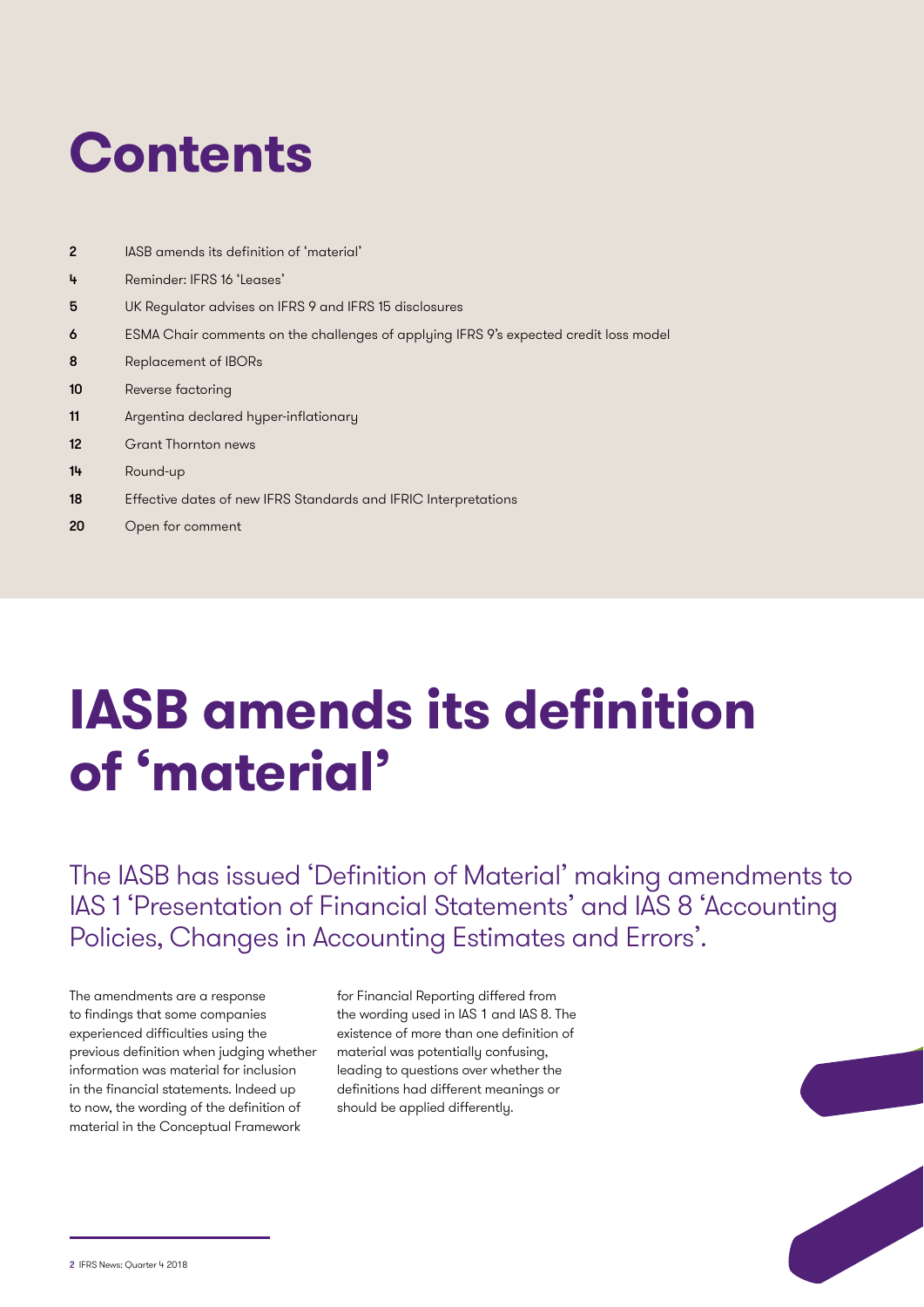| The old definition | Omissions or misstatements of items are material if<br>they could, individually or collectively, influence the<br>economic decisions that users make on the basis of the<br>financial statements. |  |
|--------------------|---------------------------------------------------------------------------------------------------------------------------------------------------------------------------------------------------|--|
|                    |                                                                                                                                                                                                   |  |
|                    | . The set of the set of the set of the set of $\mathcal{A}$                                                                                                                                       |  |

**The new definition** Information is material if omitting, misstating or **obscuring** it could **reasonably be** expected to influence the decisions that the **primary users** of general purpose financial statements make on the basis of those financial statements, which provide financial information about a specific reporting entity.

#### **Grant Thornton International Ltd insight – 'obscuring'**

Including 'obscuring' in the definition of material addresses concerns that the former definition could be perceived by stakeholders as focusing only on information that cannot be omitted (material information) and not also on why it may be unhelpful to include immaterial information. This does not mean that entities are prohibited from disclosing immaterial information however.

The amendments give a number of examples of circumstances that may result in material information being obscured.

#### **Grant Thornton International Ltd insight – 'reasonably be'**

This wording reflects wording broadly previously used in IAS 1 and helps to address concerns raised by some parties that the threshold 'could influence' in the existing definition of material is too low and might be applied too broadly.

#### **Grant Thornton International Ltd insight – 'primary users'**

The amendments note that many existing and potential investors, lenders and other creditors cannot require reporting entities to provide information directly to them and must rely on general purpose financial statements for much of the financial information they need. Consequently, they are the primary users to whom general purpose financial statements are directed.

The amendments are designed to rectify this problem and make it easier for companies to define materiality judgements. They do this by:

- including in the definition guidance that until now has featured elsewhere in IFRS
- improving the explanations that accompany the definition
- ensuring that the definition of material is consistent across all IFRS.

#### **Transition**

The changes are effective from 1 January 2020, but companies can decide to apply them earlier.

#### **Grant Thornton International Ltd comment**

The amendments are intended to make the definition easier to understand and are not intended to alter the concept of materiality in IFRS. As such, we do not expect the amendments to change significantly how materiality judgements are made in practice or to significantly affect entities' financial statements. We do however expect that they will improve the understanding of this important area.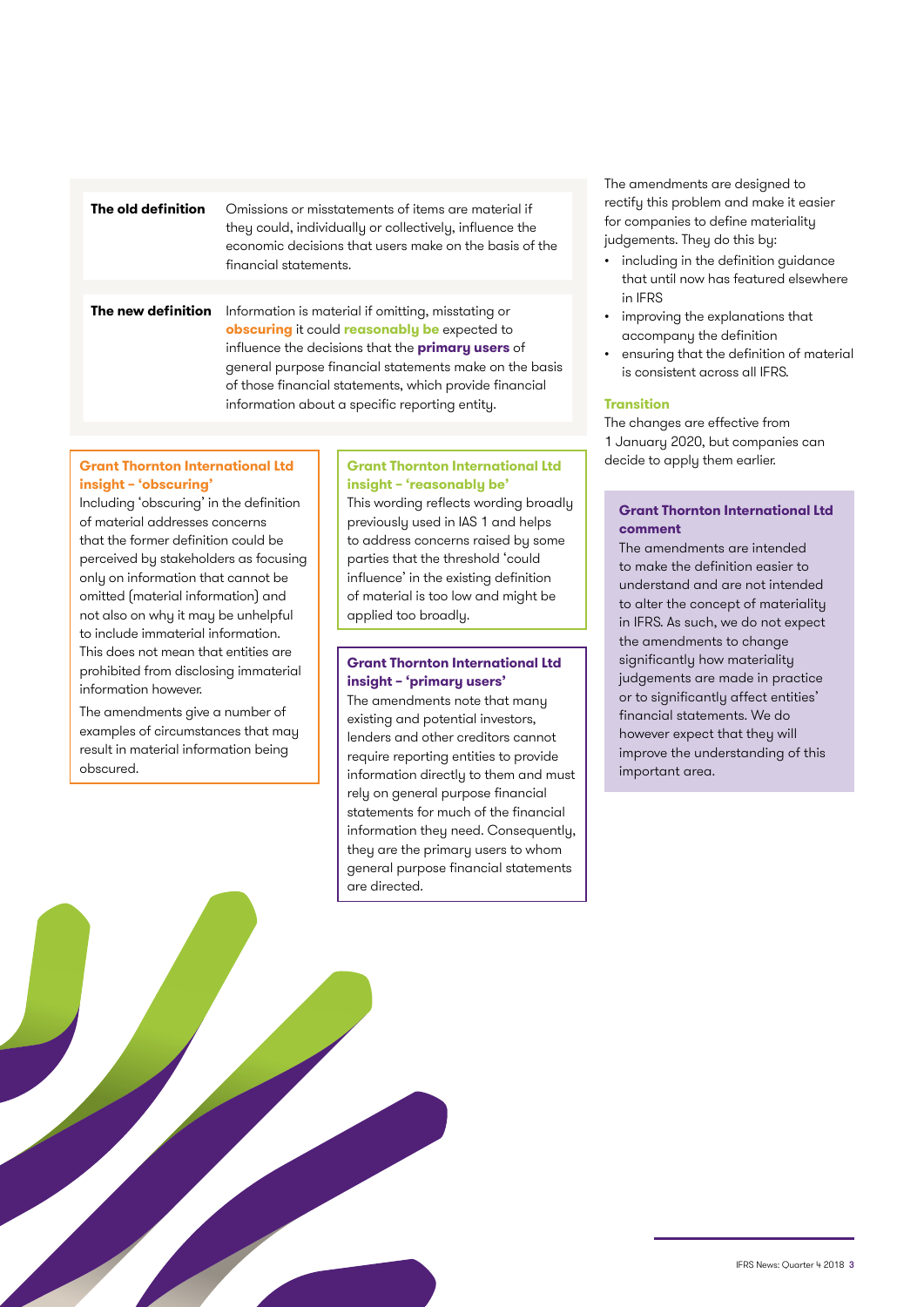## **Reminder: IFRS 16 'Leases'**

Having had to deal with the implementation of both IFRS 9 'Financial Instruments' and IFRS 15 'Revenue from Contracts with Customers' in 2018, companies could be forgiven for thinking that the biggest changes in financial reporting are behind them. This however would be to forget IFRS 16 'Leases' which is mandatory for accounting periods beginning on or after 1 January 2019.

While most companies will be well aware of the changes and will have already taken steps to start implementing them, we give you a brief overview of the most significant changes below.

IFRS 16 is the result of the IASB's long-running project to overhaul lease accounting, representing the first major change to lease accounting in over 30 years. It replaces IAS 17 'Leases' along with three Interpretations (IFRIC 4 'Determining whether an Arrangement contains a Lease', SIC 15 'Operating Leases-Incentives' and SIC 27 'Evaluating the Substance of Transactions Involving the Legal Form of a Lease'). IFRS 16 will require lessees to account for leases 'on-balance sheet' by recognising a 'right-of-use' asset and a lease liability. For many businesses, however, exemptions for short-term leases and leases of low value assets will greatly reduce the impact.

#### IFRS 16 also:

- changes the definition of a lease
- sets requirements on how to account for the asset and liability, including complexities such as non-lease elements, variable lease payments and option periods
- changes the accounting for sale and leaseback arrangements
- largely retains IAS 17's approach to lessor accounting
- introduces new disclosure requirements.

The table summarises the main changes at a glance:

#### **IFRS 16 Leases at a glance**

| <b>Issue</b>                    | <b>Other factors to consider</b>                                                                                                                                                                                                                                                                                                                          |
|---------------------------------|-----------------------------------------------------------------------------------------------------------------------------------------------------------------------------------------------------------------------------------------------------------------------------------------------------------------------------------------------------------|
| Who is affected?                | entities that lease assets as a lessee or a lessor                                                                                                                                                                                                                                                                                                        |
| What's the impact on leases?    | all leases will be accounted for 'on-balance sheet', other than short-term and low value asset leases<br>lease expense will typically be 'front-loaded'<br>lease liability will exclude:<br>$\bullet$<br>- option periods unless exercise is reasonably certain<br>contingent payments that are linked to sales/usage and future changes in an index/rate |
| What's the impact on lessors?   | only minor changes from the current Standard - IAS 17<br>$\bullet$                                                                                                                                                                                                                                                                                        |
| Are there other changes?        | a new definition of a lease will result in some arrangements previously classified as leases ceasing to be so,<br>and vice versa<br>new guidance on sale and leaseback accounting<br>new and different disclosures                                                                                                                                        |
| When are the changes effective? | annual periods beginning on or after 1 January 2019<br>various transition reliefs<br>$\bullet$<br>early application is permitted if IFRS 15 'Revenue from Contracts with Customers' is applied                                                                                                                                                            |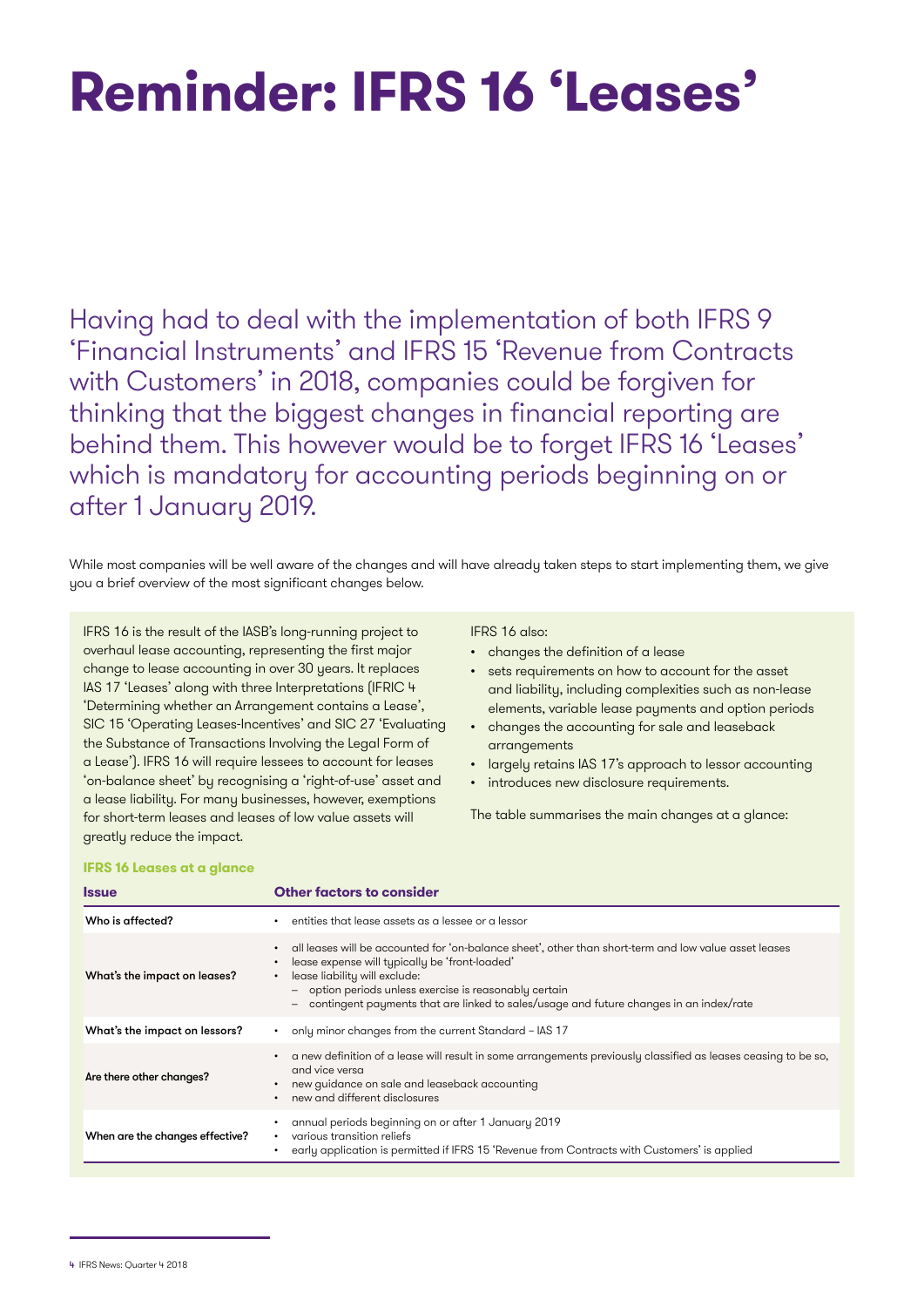## **UK Regulator advises on IFRS 9 and IFRS 15 disclosures**

The UK's accounting regulator, the Financial Reporting Council, has written an open letter to Finance Directors and Audit Committee Chairs in the UK.

The letter calls for improvements in a number of key areas of corporate reporting, but will be particularly interesting for readers around the world for the advice it sets out on the two new accounting standards, IFRS 9 'Financial Instruments' and IFRS 15 'Revenue from Contracts with Customers' that are effective for December 2018 year ends.

#### **IFRS 9 Financial Instruments**

IFRS 9 will of course have the biggest impact on the reporting by banks and other financial institutions (see our article 'ESMA Chair comments on the challenges of applying IFRS 9's expected credit loss model'). The FRC letter is of particular interest however in that it looks at the impact on non-banking companies (the FRC will address the impact on banks in a separate report).

For non-banking companies, the FRC expects them to:

- have updated their hedging documentation and assessed the effectiveness of existing hedges on application of the new requirements
- explain and, where possible, quantify material differences between IAS 39 and IFRS 9, including key assumptions adopted on implementation
- remember that the scope of the impairment requirements has been extended to include, for example, IFRS 15 contract assets, lease receivables and will also apply to loans to subsidiaries and other undertakings in individual parent company accounts
- take particular care when considering the application of the standard to embedded derivatives and the different treatment required where the host contract is a financial asset compared to where it is a financial liability
- reconsider the accounting for previous debt modifications, such as refinancing, that did not result in derecognition
- reflect the additional disclosure requirements of IFRS 7 'Financial Instruments: Disclosures'
- if relevant, explain why the impact is not material, particularly where significant financial instruments are recognised in the accounts.

#### **IFRS 15 'Revenue from Contracts with Customers'**

IFRS 15 'Revenue from Contracts with Customers' replaces IAS 11 'Construction Contracts', IAS 18 'Revenue', IFRIC 15 'Agreements for the Construction of Real Estate' and all other revenue-related Interpretations.

The FRC's letter encourages companies to invest sufficient time during their year-end preparation to ensure that:

- explanations of the impact of transition are comprehensive and linked to other relevant information in the annual report and accounts
- changes to revenue policies are clearly described and explained, reflecting company specific information – as are any associated management judgements
- performance obligations, a new concept introduced by IFRS 15, are identified and explained, with a focus on how they have been determined and the timing of delivery to the customer
- the impact of the standard on the balance sheet is also addressed, including accounting policies for contract assets and liabilities.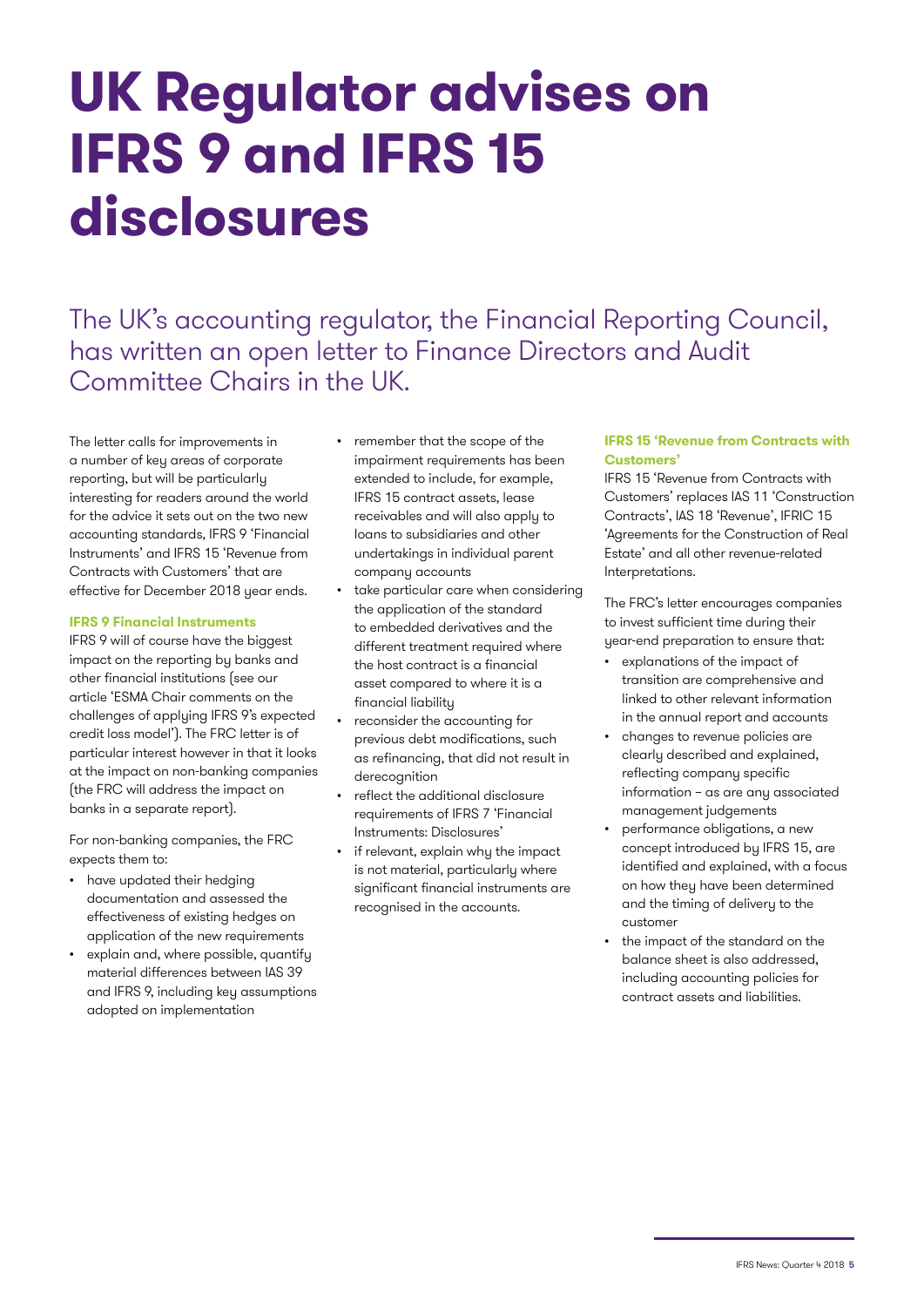### **ESMA Chair comments on the challenges of applying IFRS 9's expected credit loss model**

IFRS 9 'Financial Instruments' only started to apply in practice for reporting period beginning on or after 1 January 2018 and in many cases, implementation of the Standard is still being fine-tuned.

One of the biggest changes introduced by the Standard relates to its impairment requirements. In determining those requirements, the IASB's aim was to rectify a major perceived weakness in accounting that became evident during the financial crisis of 2007/8, namely that the previous Standard, IAS 39 'Financial Instruments: Recognition and Measurement' resulted in 'too little, too late' – too few credit losses being recognised at too late a stage.

Many people felt that IAS 39's 'incurred loss' model delayed the recognition of impairment until objective evidence of a credit loss event had been identified. IFRS 9's impairment requirements therefore use more forward-looking information to recognise expected credit losses (ECL) for all debt-type financial assets that are not measured at fair value through profit or loss.

In a keynote speech at the Banco de Espana – CEMFI – FSI High-Level Conference in Madrid, Spain, Steven Maijoor, Chairman of the European Securities and Markets Authority (ESMA) welcomed the new provisioning model while commenting on its implementation challenges and financial stability implications.

In introducing his speech, which he pragmatically titled 'Better to be good and on time than perfect and late: replacing incurred loss by expected loss', Maijoor noted that ESMA has found the quantitative impact of IFRS 9 to be relatively modest so far.

In ESMA's view however, the relatively modest impact needs to be assessed with caution given that economic forecasts may have been impacted by relatively benign economic conditions in the last couple of years and the optimism which has accompanied that.

#### **The effect of benign economic conditions**

In his speech he drew attention to ESMA's view that the calculation of the point-intime ECL, used for accounting purposes, reflects those current economic conditions and that this may prove to be too optimistic as they are based on the extrapolation of the benign economic outlook triggered by a prolonged period of accommodative monetary policy and low interest rates.

Continuing on this theme, he noted that multiple scenarios need to be reflected in the ECL modelling, given the non-linear nature of credit losses in response to a deteriorating economic outlook. The repricing of risk premia and potential increase of interest rates in particular are key factors that could negatively affect financial institutions.

Realistic scenario analysis and transparency on the assumptions made, play a key role in the proper application of the provisioning model. It is important that all relevant risks identified are reflected in ECL models.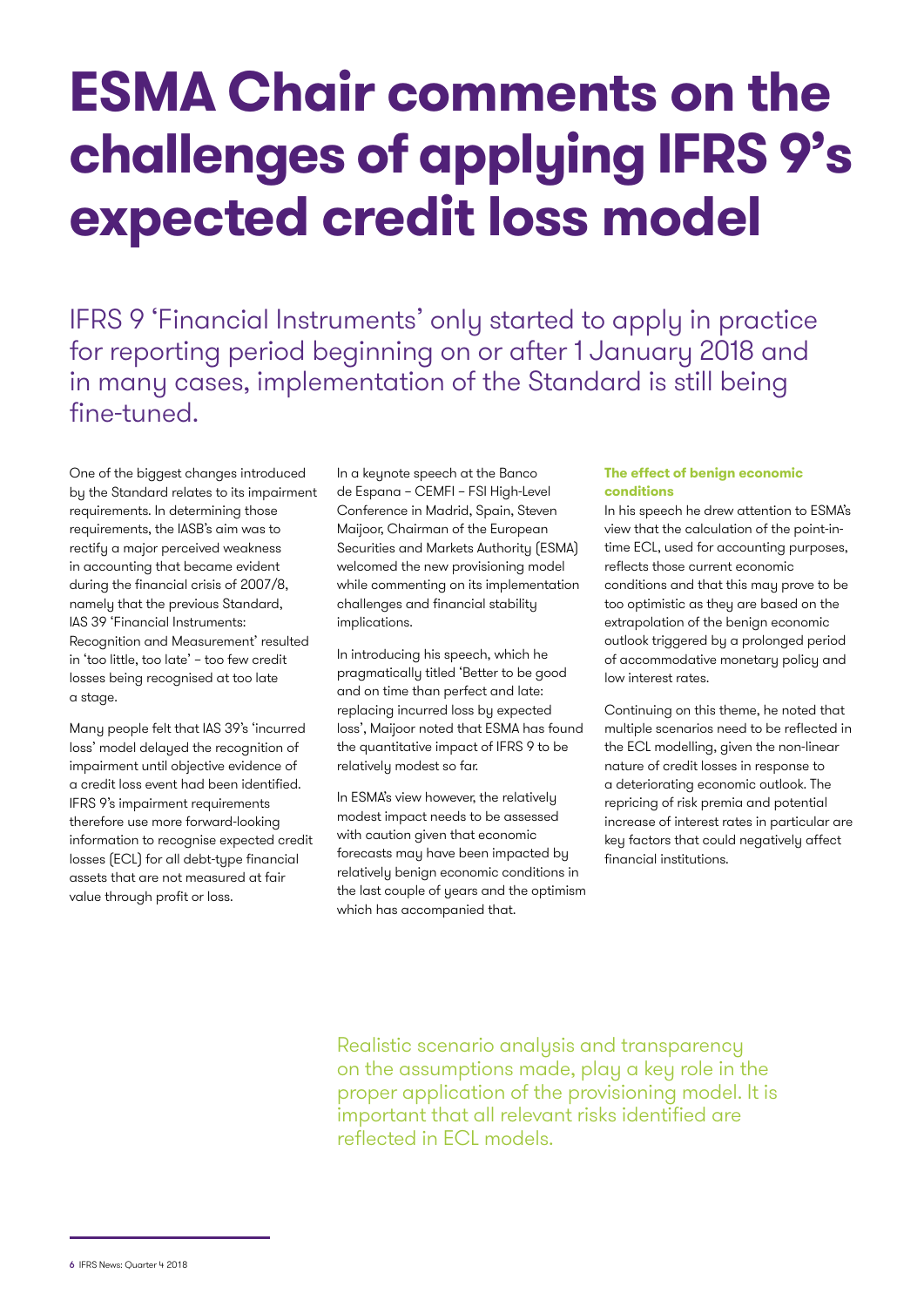In the event of a downturn in economic conditions, assumptions underpinning the ECL calculation might need to be revisited leading to a cumulative catch-up adjustment in the provisions which will be calculated for a longer estimated lifetime. Such development would in Mr Maijoor's view directly contradict the objective of IFRS 9 to reduce the cliff effect inherent in IAS 39's incurred loss model. In order to address the issue, realistic scenario analysis and transparency on the assumptions made, play a key role in the proper application of the provisioning model. It is therefore important that all relevant risks identified are reflected in ECL models.

#### **Transparency**

Another key feature of Mr Maijoor's speech was highlighting the importance of disclosing material assumptions and judgements made in estimating ECL in order to enable users to understand the approach to the ECL calculation. Some of the key disclosures include:

| <b>Key disclosures</b>                                                        | Summary                                                                                                                                                                                                                                                                                                                                                                                                                                                                        |
|-------------------------------------------------------------------------------|--------------------------------------------------------------------------------------------------------------------------------------------------------------------------------------------------------------------------------------------------------------------------------------------------------------------------------------------------------------------------------------------------------------------------------------------------------------------------------|
| The assessment of the<br>significant increase in<br>credit risk (SICR)        | • financial institutions should disclose their approach to setting the<br>criteria for identifying SICR for material portfolios<br>• such disclosures should provide sufficient transparency on the<br>qualitative and quantitative factors taken into account in the<br>determination of SICR and provide transparency on the extent to<br>which the SICR was assessed at portfolio level<br>• the way such a portfolio approach is used should be disclosed and<br>explained |
| Incorporation of<br>forward-looking<br>information in the<br><b>ECL model</b> | • financial institutions should explain how they are taking into account<br>forward-looking information in determining the ECL                                                                                                                                                                                                                                                                                                                                                 |
| Use of multiple scenarios<br>for calculating the ECL                          | • disclosing the information on the multiple scenarios means entities<br>will capture the non-linear nature of the credit losses under a<br>downturn scenario                                                                                                                                                                                                                                                                                                                  |

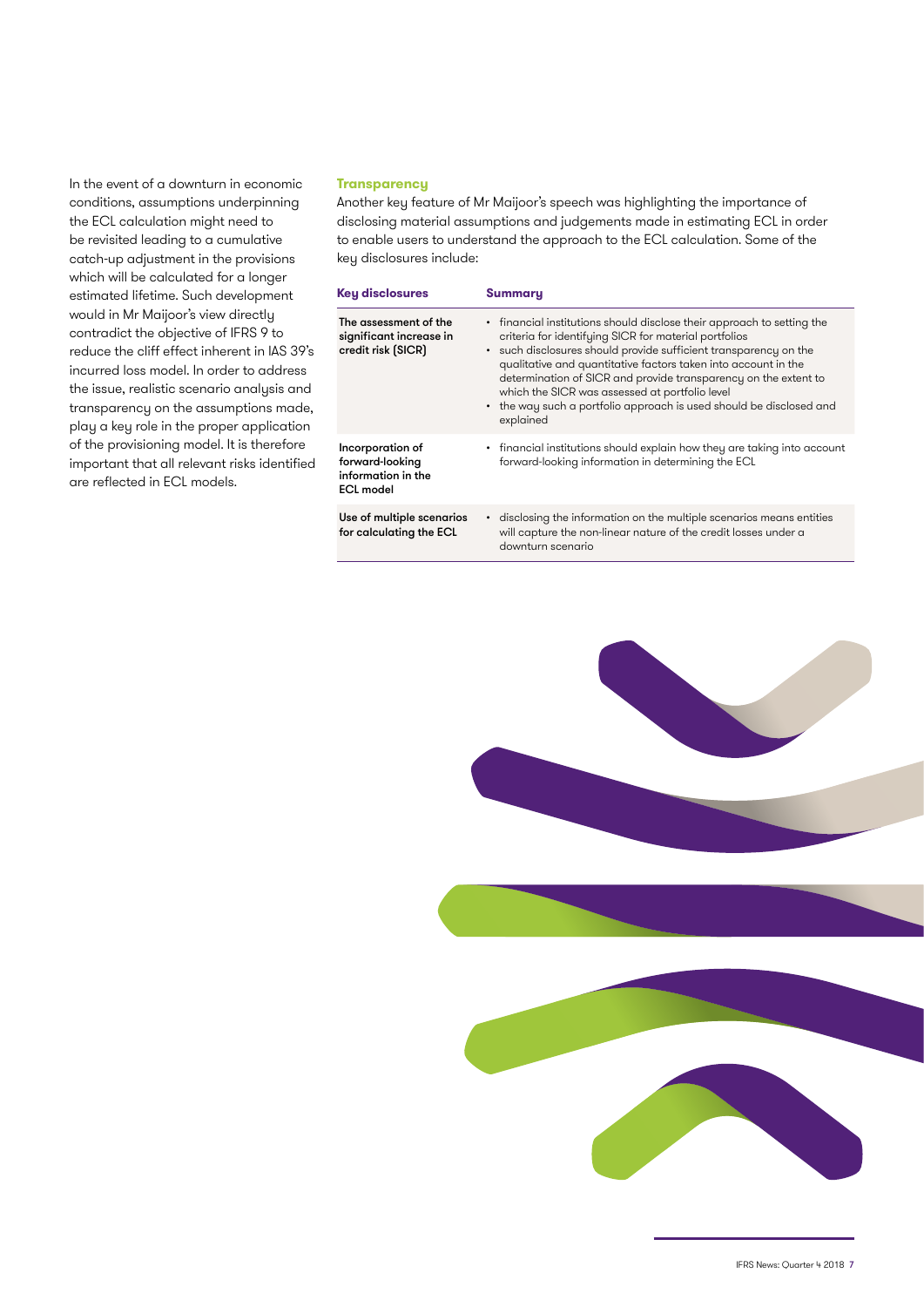## **Replacement of IBORs**

Interbank offer rates or IBORs are floating rates based on actual or estimated interbank offering rates for short-term loans. They have been under challenge since the financial crisis, partly as the result of the LIBOR Rigging Scandal and partly due to a decline in liquidity in the unsecured inter-bank lending market.

In the next few years, many IBORs are expected to be replaced by new benchmark Risk Free Rates (RFRs). For example, in the UK, the Bank of England has decided to no longer compel banks to participate in the GBP LIBOR submission process post 2021, although it is anticipated that GBP LIBOR will remain supported to some degree. Many existing contracts which reference GBP LIBOR will have maturity dates exceeding 2021 when the observability of LIBOR could be uncertain.

These prospective changes bring with them a number of accounting issues. Because IBORs represent actual or purported interbank loans, they implicitly reflect counterparty credit risk and liquidity considerations. The RFRs that regulatory agencies have selected to supersede the IBORs on the other hand are generally overnight rates which do not reflect a term structure. In addition, they are intended to be riskless and therefore do not reflect credit risk.

#### **Hedge accounting**

One of the biggest issues presented by the replacement of IBORs is the potential effect on hedge accounting.

Both IFRS 9 'Financial Instruments' and its predecessor standard IAS 39 'Financial Instruments: Recognition and Measurement' require there to be formal designation of a hedging relationship at its inception. The replacement of IBORs raises questions such as:

- where an entity designates IBOR cash flows, will it be possible to make the assertion that those cash flows will still occur in a hedge of highly probable future cash flows?
- if an entity designates the hedged item in a cash flow hedge as (for example) three-month IBOR risk, will it need to discontinue hedge accounting where the future variable cash flows extend beyond the date at which the relevant IBOR is expected to be replaced (eg 2021 for GBP LIBOR)?
- if an entity designates the hedged risk as IBOR in the original hedge designation, can it change the designated risk to a new overnight rate under the same hedge relationship?

We believe that in terms of December 2018 year ends, it will generally be acceptable to continue with hedge accounting for existing relationships.

Our view is based on there still being highly probable cash flows in the future. These may not necessarily be LIBOR cash flows, however the intention is that the replacement of LIBOR will be on equivalent terms that are intended to be neutral to both counterparties.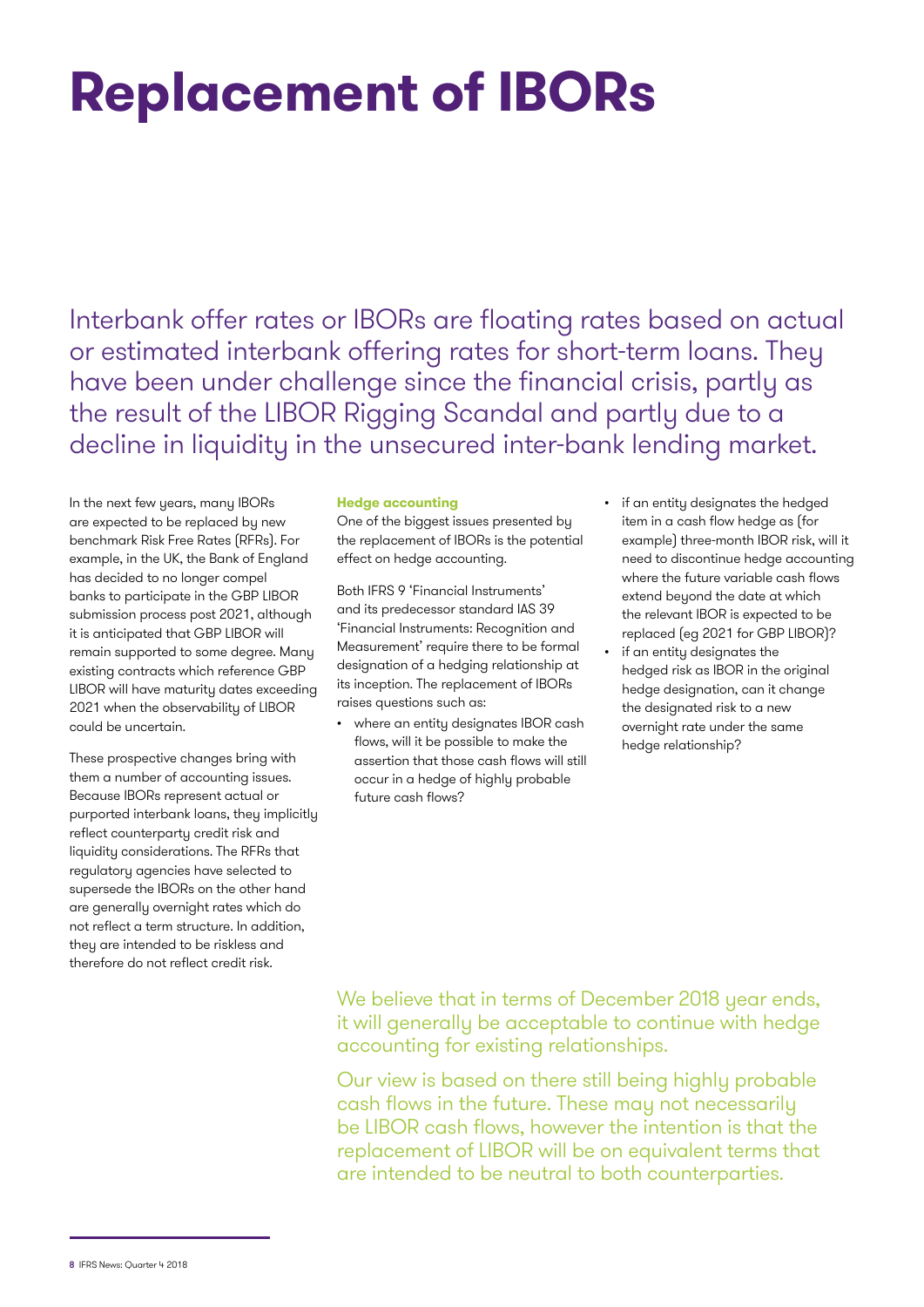Discussion of these issues is very much continuing, and the IASB has launched a research project to consider the issue. The views we express below therefore should be read in that light and are therefore very much framed in terms of the latest thinking.

Having made these remarks, we believe that in terms of December 2018 year ends, it will generally be acceptable to continue with hedge accounting for existing relationships in the situations referred to above.

Our view is based on there still being highly probable cash flows in the future. These may not necessarily be LIBOR cash flows, however the intention is that the replacement of LIBOR will be on equivalent terms that are intended to be neutral to both counterparties. Furthermore, as of the time of writing, the market is still quoting LIBOR for dates that extend beyond the date of its intended replacement. In view of this, we believe it will generally be acceptable to continue with hedge accounting for 2018 year ends. This is not to say that the issue will not become problematic at some point in 2019, and disclosure of the potential impact is advisable in the meantime. Over time, sources of ineffectiveness could also develop. For instance, if changes to an RFR index in a hedged item are not aligned in timing with the change to an RFR index in the related hedging instrument.

Another issue is that many existing hedge relationships will describe the hedged risk in the hedge documentation as 'IBOR'. Entities may then be tempted to change the hedge documentation to refer to a new replacement index as the hedged risk. Both IFRS 9 and IAS 39 however appear to require hedge accounting to be discontinued should such a change be made, which could result in adverse accounting consequences. This is an issue which the IASB may address in due course. In the meantime however, corporates may wish to avoid making such changes in the hedge designation documentation.

#### **Modification or extinguishment of a financial instrument**

Another issue relates to reporting entities with loan liabilities that reference an IBOR. The terms of these instruments will need to change in the future when the IBOR is replaced.

Our preference would be to account for such a change on a prospective basis, updating the effective interest rate on the instrument to reflect the new benchmark rate and any corresponding change to the spread. Both IAS 39 and IFRS 9 state that if a floating-rate financial asset or a floating-rate financial liability is recognised initially at an amount equal to the principal receivable or payable on maturity, re-estimating the future interest payments normally (for example as a result of using IBOR replacement) has no significant effect on the carrying amount of the asset or the liability. Accordingly, no change to the carrying amount would be expected.

We are aware however that alternative views exist. For example, an argument could be made for treating the change as a modification of the instrument, requiring the new cash flows of the debt to be discounted at the original EIR, with the difference from the previous carrying amount being recognised as a gain or loss.

An argument could also be made for treating the change as an extinguishment event, with the original instrument being derecognised and a new one recognised in its place. If this approach were taken, a gain or loss would be recognised in the income statement for the difference between the carrying value of the old instrument and the fair value of the new instrument.

Entities should also be aware that while the intention is that the replacement of IBORs will be on equivalent terms that are intended to be neutral to both counterparties, it is possible that additional changes may be made to loan contracts by the counterparties. If this is the case, the analysis will be more complex and different outcomes could arise.

#### **Final words**

As mentioned, the discussion in this area is ongoing and the IASB has launched a research project which may eventually bring clarity to the items discussed. The views we have expressed above should therefore be read in that light.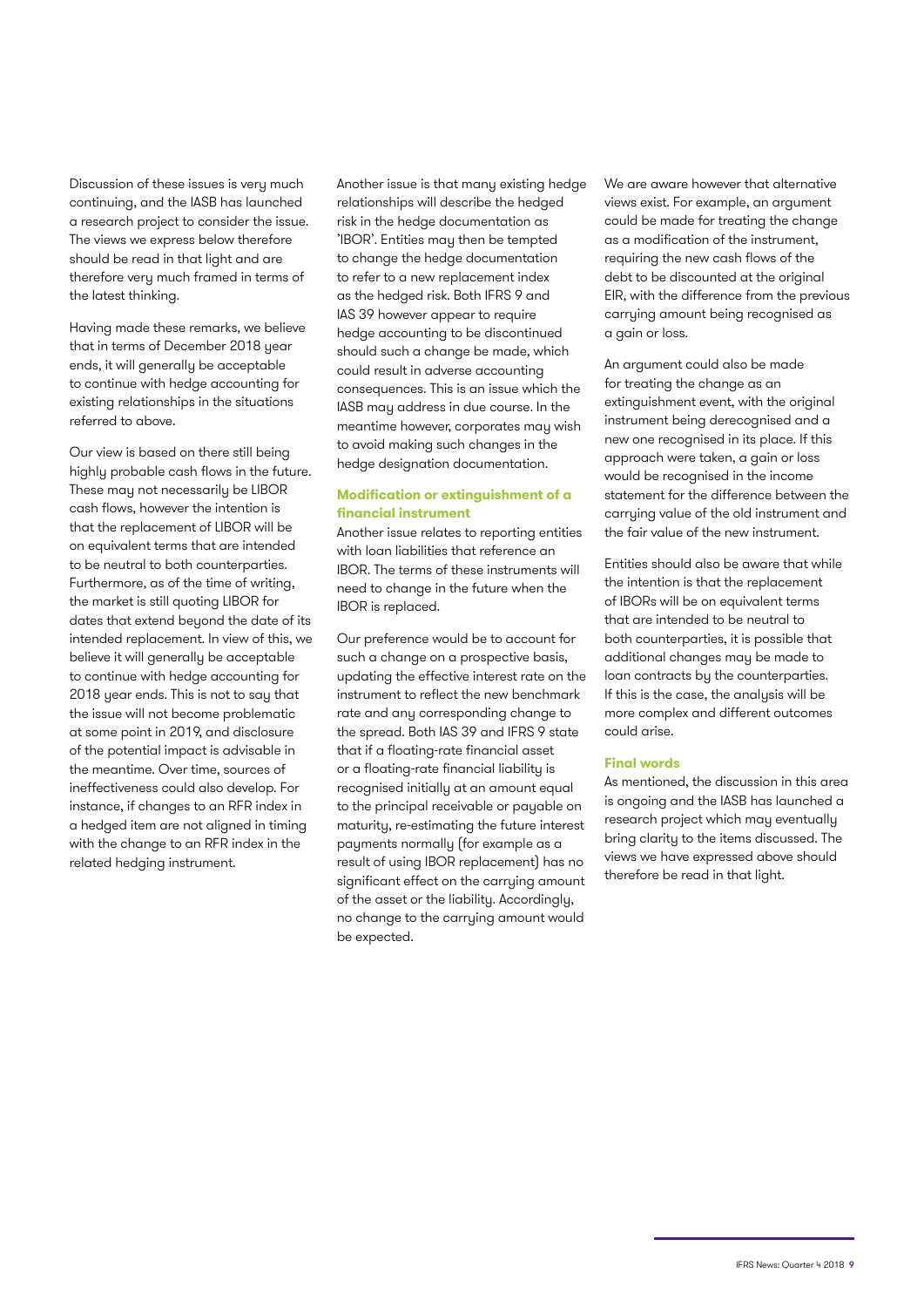## **Reverse factoring**

Regulators are increasingly looking at reverse factoring arrangements, which have become common in some jurisdictions in response to public policy initiatives aimed at encouraging prompt payment to suppliers.

While the commercial rationale for these arrangements varies, a common feature is that they are designed to benefit both the buyer and the supplier in liquidity terms.

One of the key accounting and presentation issues is whether the liability of a buyer to pay a bank for goods it has received from the supplier should continue to be recognised as a trade or other payable, or whether it needs to be treated as a debt or borrowing in the balance sheet. This has consequent implications in terms of the statement of cash flows, in particular whether the cash flows associated with such arrangements should be presented as 'operating' or 'financing' cash flows.

Regulators have encouraged comprehensive disclosures about such arrangements, particularly in situations where entities have decided against reclassifying them in the balance sheet and statement of cash flows. Such disclosures may cover the nature and amount of any material funding arrangement and the impact that is has on the company's liquidity. Without proper disclosure, transparency over the use (and even the existence) of such arrangements would be lacking.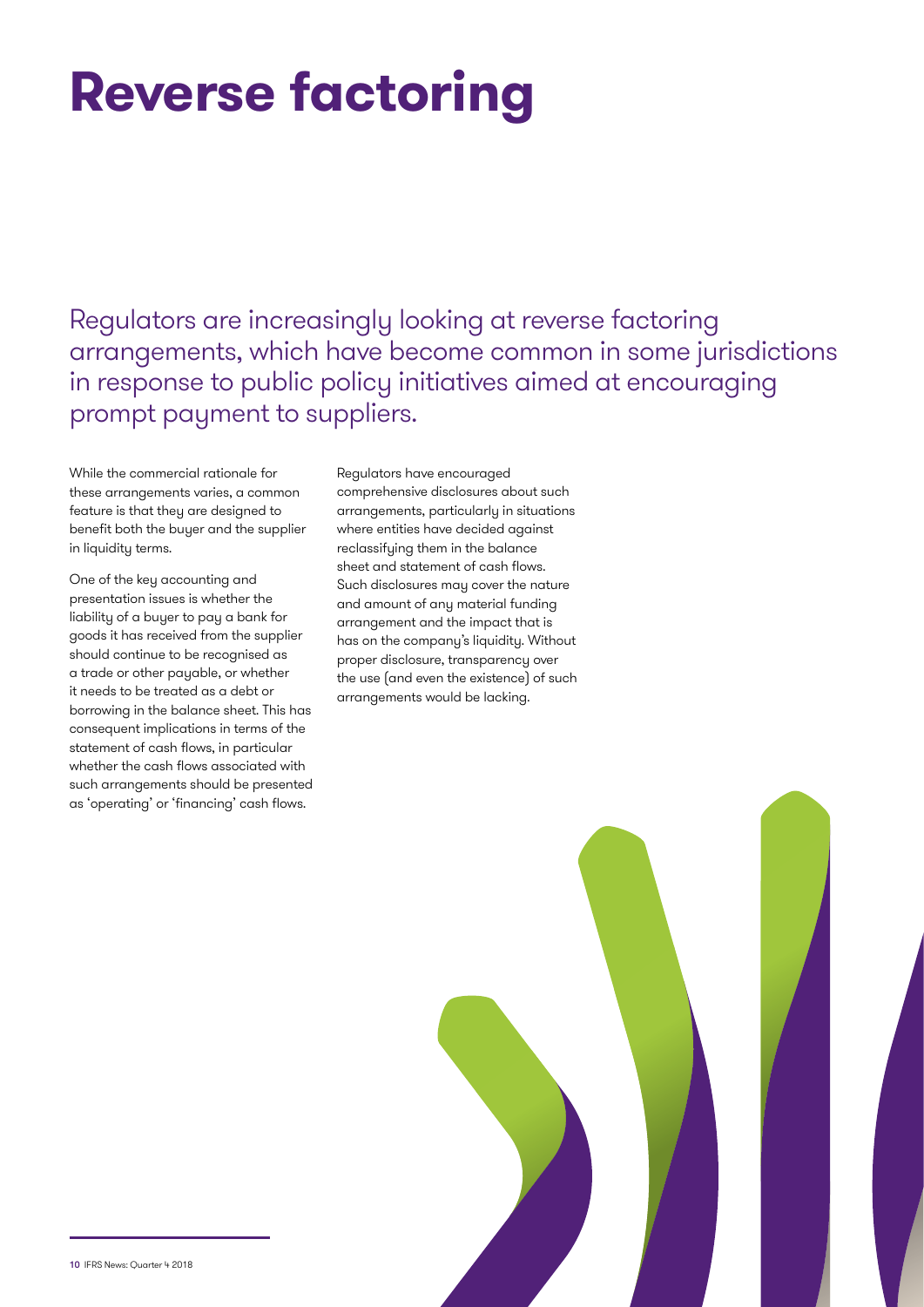## **Argentina declared hyper-inflationary**

IAS 29 'Financial Reporting in Hyperinflationary Economies' requires the financial statements of any entity whose functional currency is hyperinflationary to be restated for changes in its general purchasing power.

In the last edition of IFRS News, we discussed the status of the country and our expectation that Argentina would be declared hyperinflationary in the second half of 2018. Following the receipt of the latest monthly inflation figures, we can now confirm our view that the country should be considered hyperinflationary for IFRS purposes for reporting periods beginning on or after 1 July 2018. For entities reporting quarterly, this will mean the quarter ended 30 September 2018 will need to be accounted for in accordance with the requirements of IAS 29.

As a reminder, IAS 29 requires that amounts in the statement of financial position that are not already expressed in terms of the measuring unit current at the end of the reporting period are restated by applying a general price index. In summary:

- assets and liabilities linked by agreement to changes in prices, such as index linked bonds and loans, are adjusted in accordance with the agreement
- non-monetary items carried at amounts current at the end of the reporting period, such as net realisable value and fair value, are not restated
- all other non-monetary assets and liabilities are restated
- monetary items are not restated because they are already expressed in terms of the monetary unit current at the end of the reporting period. Monetary items are money held and items to be received or paid in money.

We will be issuing guidance on some of the specific challenges presented by the application of IAS 29 to Argentina in the near future.

For entities reporting quarterly, this will mean the quarter ended 30 September 2018 will need to be accounted for in accordance with the requirements of IAS 29.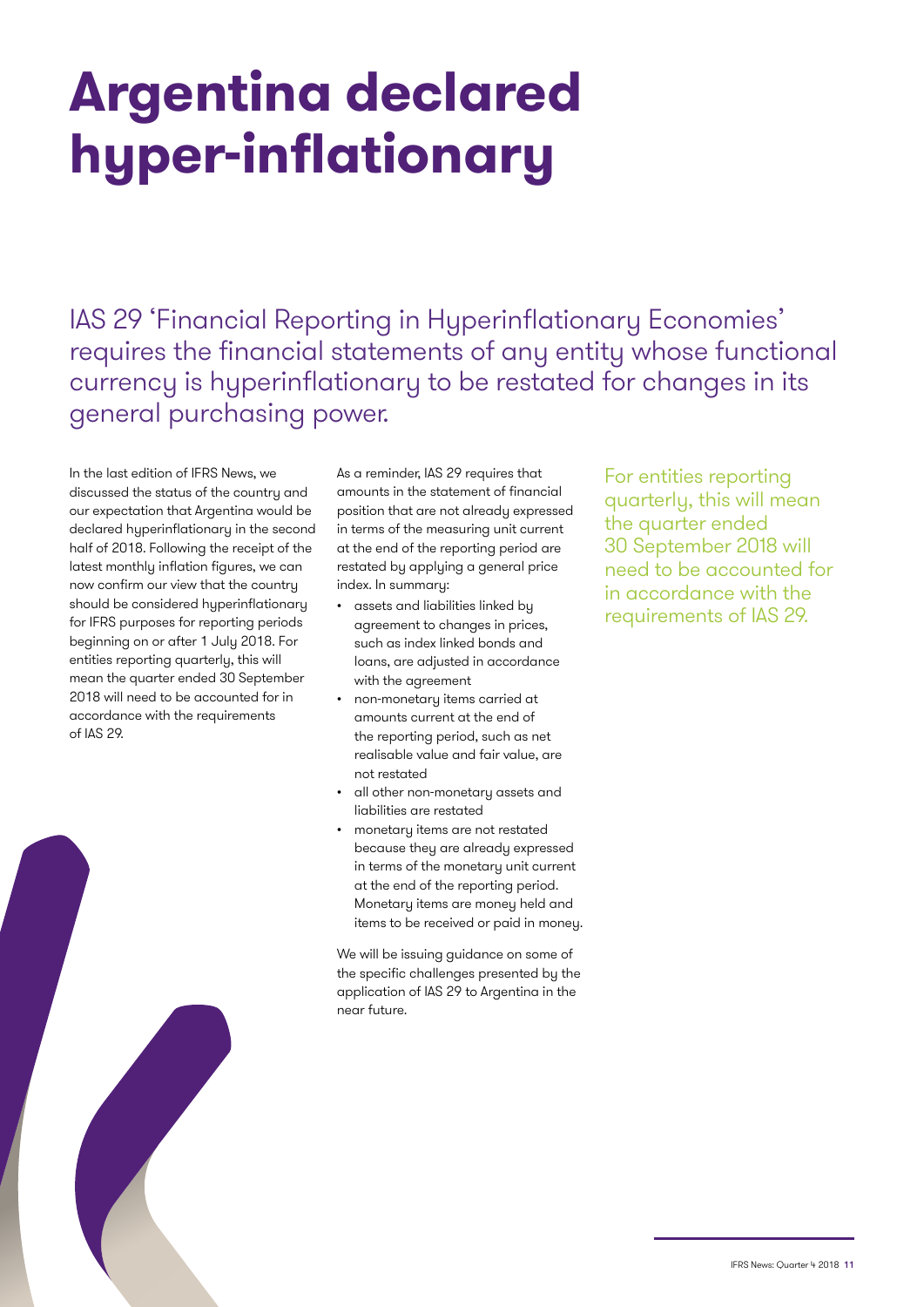### **IFRS Example Consolidated Financial Statements 2018**

#### The Global IFRS Team has published its IFRS Example Consolidated Financial Statements 2018.

The Example Consolidated Financial Statements are based on the activities and results of Illustrative Corporation and subsidiaries – a fictional consulting, service and retail entity that has been preparing IFRS financial statements for several years. Our objective in preparing these Example Consolidated Financial Statements is to illustrate one possible approach to financial reporting by an entity engaging in transactions that are typical across a range of non-specialist sectors.

Since the last edition, the publication has been reviewed and updated to reflect changes in IFRS that are effective for the year ending 31 December 2018. These include the adoption of IFRS 9 'Financial Instruments' and IFRS 15 'Revenue from Contracts with Customers' which both became effective for accounting periods beginning on or after 1 January 2018. No account has been taken of any new developments published after 30 September 2018.

You can access the publication by going to http://www.grantthornton.global

Alternatively, please get in touch with the IFRS contact in your local Grant Thornton office.



### **New IFRS Viewpoint on client money**

#### The Grant Thornton International Ltd Global IFRS Team has issued a new IFRS Viewpoint on the accounting for client money.



The Grant Thornton International Ltd Global IFRS Team has issued a new IFRS Viewpoint on the accounting for client money.

Our IFRS Viewpoint series provides insights from our global IFRS team on applying IFRSs in challenging situations. Each edition focuses on an area where the Standards have proved difficult to apply or lack guidance. Our latest edition looks at

the challenging issue of accounting for client money.

The term 'client money' is used to describe a variety of arrangements in which the reporting entity holds funds on behalf of clients. Our view is that entities should recognise client money as an asset (and an associated liability) if the general definition of an asset contained in the Conceptual Framework for Financial Reporting (2018) is met.

#### **The definition of an asset**

The Conceptual Framework for Financial Reporting (2018) defines an asset as 'a present economic resource controlled by the entity as a result of past events', with an economic resource being defined as 'a right that has the potential to produce economic benefits'.

#### **Determining whether the definition is met**

Determining whether this definition is met requires a careful analysis of the contractual terms and conditions and economic substance of the arrangements for holding client money to determine whether the client money:

- is a resource controlled by the reporting entity
- confers a right that has the potential to produce economic benefits to the reporting entity.

#### **The implications of meeting the definition**

If both conditions apply, the client money should be recognised as an asset of the reporting entity. This determination may involve significant judgement in which case appropriate disclosures should be made in accordance with IAS 1 'Presentation of Financial Statements'.

If a client money arrangement results in recognising cash at a bank as an asset and an associated liability to a client, it will not be appropriate to offset those items in most circumstances.

#### **Want to know more?**

You can access the publication by going to: https://www. grantthornton.global/globalassets/1.-member-firms/global/ insights/article-pdfs/ifrs/accounting-for-client-money-ifrsviewpoint-1.pdf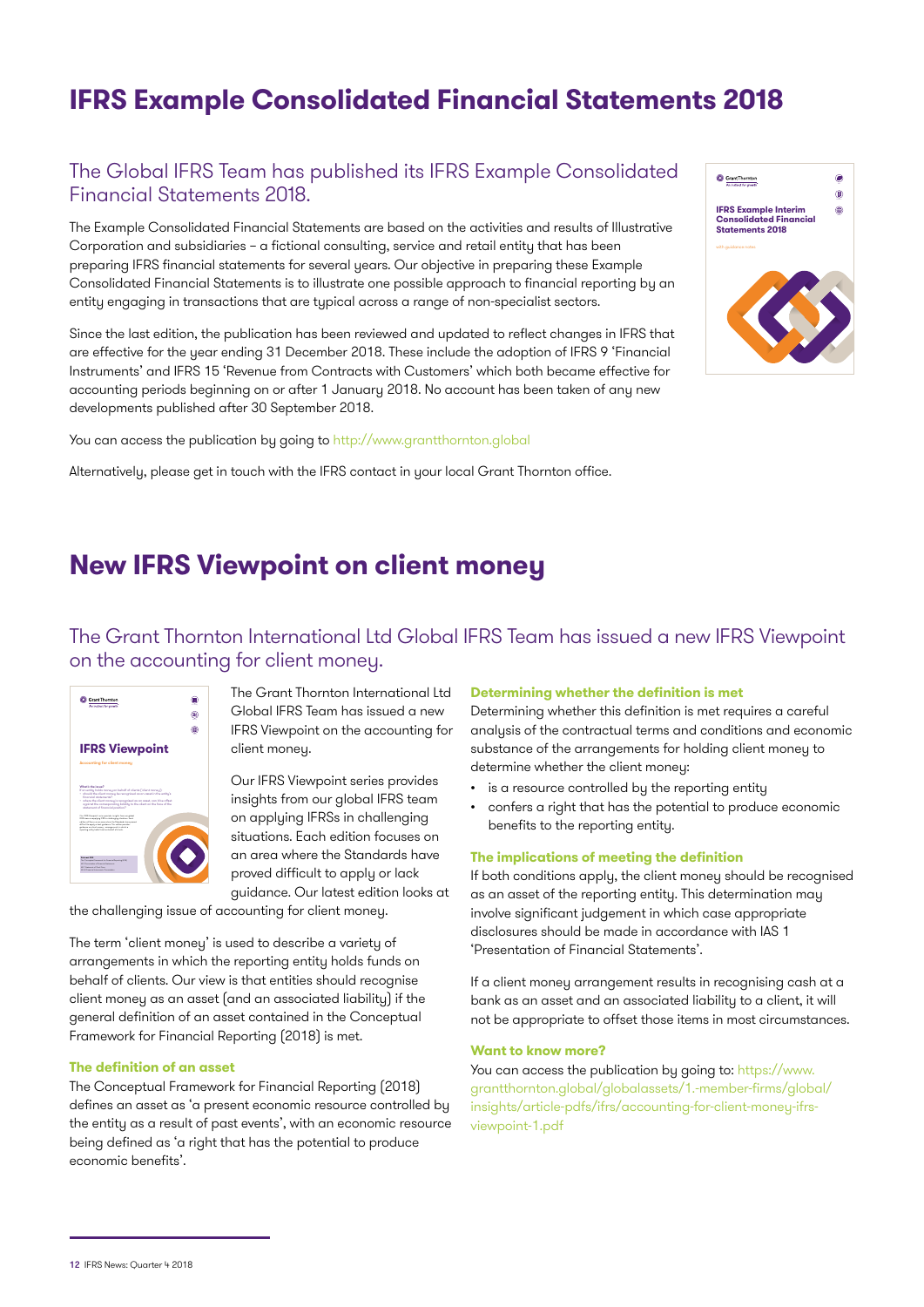### **UK partner speaks out on cryptocurrencies**

October 2018's edition of Vital, the magazine of the Institute of Chartered Accountants in England and Wales considered what it calls 'the crypto conundrum'. One of the puzzles faced by accountants in dealing with this conundrum is how to account for holdings of cryptocurrencies, a subject on which the magazine consulted Jake Green, technical partner for Grant Thornton UK.

Green is quoted as saying "I started getting questions: my clients have bought some bitcoin, some ripple, how do we account for it? When you start to think about it, you realise, there's no particularly sensible answer because of the way that the standards are written."

He goes on to explain that as yet, there's no easy answer to crypto questions. To start with, bitcoins (and the other varieties of existing cryptocurrency) don't fulfil the definition of a currency. "It's not issued by a state. It's not backed by something, for example by gold, or the ability to raise taxes. And most currencies are not nearly as volatile as a cryptocurrency, because cash is highly liquid and unlikely to change value massively in a short time."

Alternative reporting classifications aren't much more satisfactory. "It may be a financial instrument, but the definition of one of those would be that there is a contractual right to cash. There's no such contract when you own a cryptocurrency, just a shared understanding of how the

system works. If you're a broker-trader, it's a commodity, but that implies that you hold the cryptocurrency only in the short term. Most of our clients are holding this as a long-term investment," Green explains.

Ignore obvious non-starters (biological assets, for example), and the only reporting category that remains in most cases is to account for cryptocurrencies at a revaluation (through other comprehensive income) under IAS 38 'Intangible Assets'. But Green warns: "You have to be able to say you can measure fair value accurately. You can do that if there's a deep and liquid market, but even that comes with challenges, not least that cryptocurrencies are rarely exchanged for cash.

"If I buy and sell shares or options, there is an exchange for cash at some point, but if I am trading ethereum for bitcoin, there are cryptocurrencies on both sides of the exchange. Some would say that we should disallow all these transactions, and use only exchanges for cash for fair value." That, however, in most cases would be neither a deep nor a liquid market.

### **Spotlight on the Financial Instruments Specialists' Support Group**

Grant Thornton's Financial Instruments Specialists' Support Group (FISSG) has been established for the purpose of promoting consistent, high quality application of IFRS in the area of financial instruments across the network.

The Group provides a forum for our member firms to bring their own financial instrument related accounting issues for discussion. It also provides input to the Global IFRS Team on selected issues, including consultation documents published by the IASB. In this quarter's edition, we throw a spotlight on Alan Chapman, one of the representatives from our UK member firm, Grant Thornton UK LLP.

#### **Alan Chapman**



Alan Chapman is Head of Financial Instruments Reporting at Grant Thornton UK LLP, working within National Assurance Services, which is the UK firm's national unit responsible for technical expertise in financial reporting and auditing.

Alan is a financial reporting specialist on both UK GAAP and IFRS. He has significant experience in financial instruments accounting, dealing with a large number of complex issues such as financial liability versus equity classification, accounting implications of complex financing structures, debt restructuring and hedge accounting. Alan has extensive experience of both IAS 39 and IFRS 9.

In 2016, he was appointed to the European Financial Reporting Advisory Group (EFRAG) Financial Instruments Working Group, which provides support to the EFRAG Technical Expert Group on financial instrument reporting issues.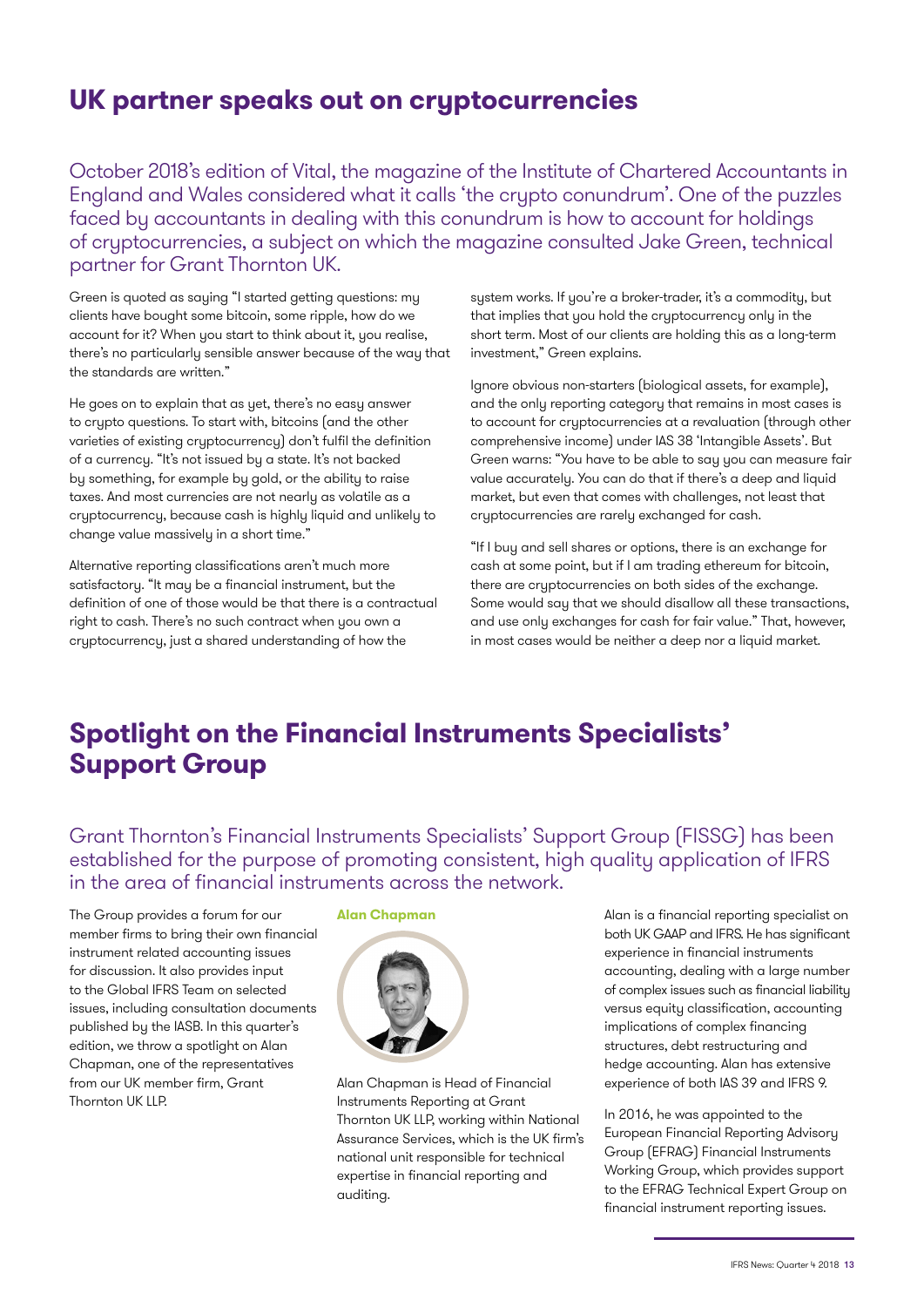## **Round up**

#### **IASB**

#### **IASB chair contemplates overhaul of goodwill accounting**

In August, IASB Chairman, Hans Hoogervorst, visited Japan where he spoke at an event hosted by the Accounting Standards Board of Japan.

As well as discussing the adoption of IFRS Standards around the world, his speech covered the accounting for goodwill, a topic of particular interest in Japan where the amortisation of goodwill still exists.

The IASB has been discussing the issue of goodwill following the Post-implementation Review of IFRS 3. Initially, the Board did not intend to revisit the idea of re-introducing amortisation of goodwill, feeling that there was insufficient new evidence to merit investigating such an idea. However, in its July board meeting, the IASB decided to include a comprehensive analysis of the accounting for goodwill in an upcoming discussion paper, including a discussion of the possibility of re-introducing amortisation.

The Post-implementation Review identified a couple of problems with the impairment-only approach to goodwill. Some of these shortcomings were already known:

- the annual impairment test is both costly and subjective
- the projections of future cash flows from cash generating units are often overly optimistic, meaning impairment losses tend to be identified too late
- when an impairment loss is finally booked, the resulting information has only weak confirmatory value for investors.

In his speech Mr Hoogervorst noted that these were all good reasons for the IASB to bring the question of re-introduction of amortisation of goodwill back to its stakeholders in the form of a discussion paper. He stressed however that it is far from a foregone conclusion that the discussion paper will lead to a re-introduction of amortisation.

Presenting the other side of the argument, he noted that there were many good reasons why the IASB had eliminated amortisation back in 2004:

- the information value of amortisation is very low as it is impossible to determine objectively the timeline over which amortisation should occur
- goodwill is an asset with indefinite life and in some cases its value might not decrease over time
- many investors will ignore amortisation and will immediately add it back in their projections (problematic given the IASB's efforts to push back on non-GAAP measurements).

Finally, he noted that any major accounting change needs to pass a clear cost-benefit analysis and that it is not immediately clear that the re-introduction of amortisation would clear that hurdle.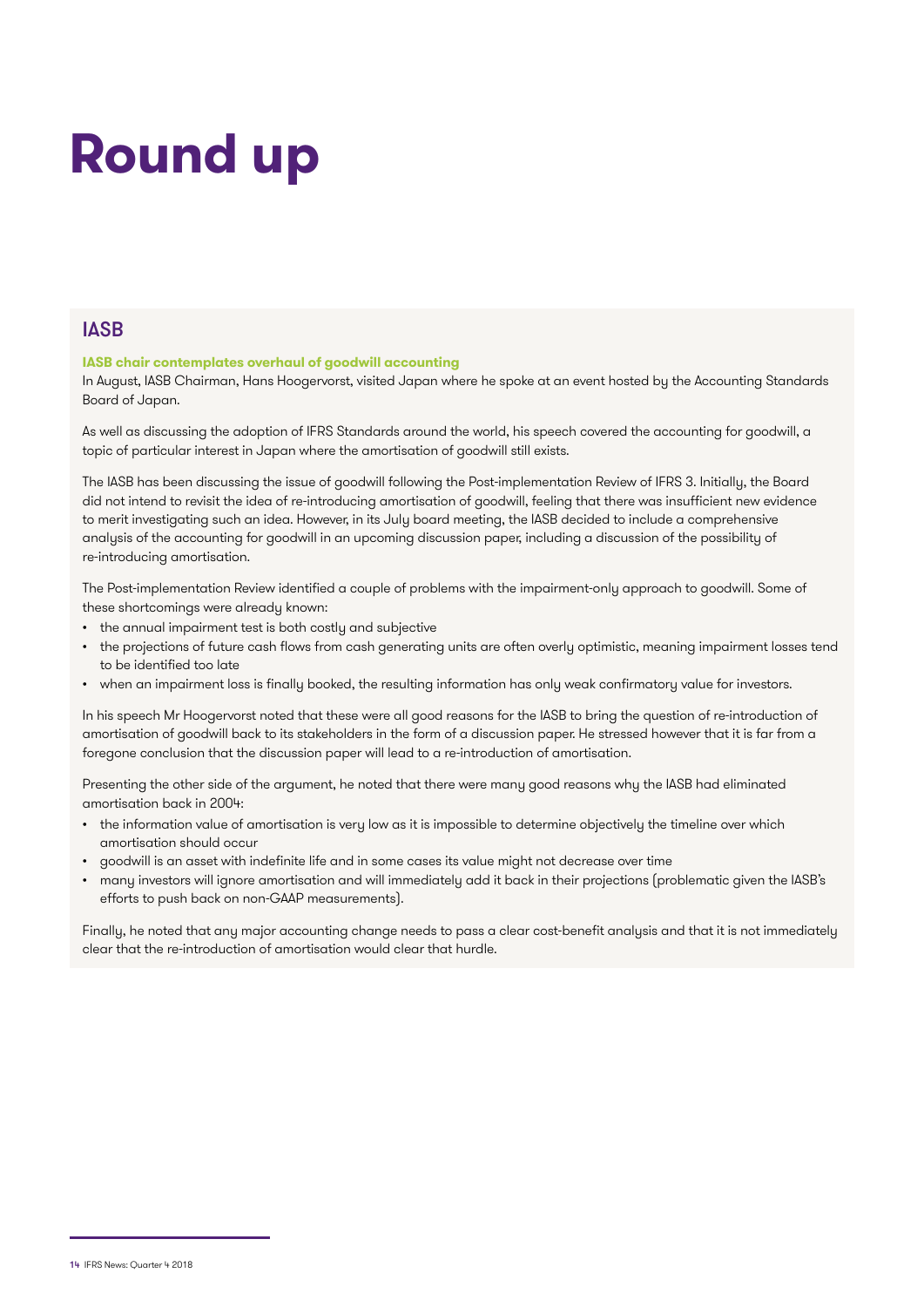### IASB (cont.)

#### **IFRIC discusses cryptocurrencies**

The IFRS Interpretations Committee (IFRIC) discussed in its September meeting how an entity might apply existing IFRS Standards in determining its accounting for holdings of cryptocurrencies and Initial Coin Offerings. The Committee's initial discussions regarding the appropriate accounting under current standards were consistent with those expressed in our May 2018 IFRS Viewpoint 'Accounting for cryptocurrencies – the basics', namely that holdings of cryptocurrency assets should be accounted for either under IAS 2 'Inventories' or IAS 38 'Intangible Assets'.

Having covered this point, IFRIC discussed whether this provided useful information and what possible standard-setting activities the IASB could undertake. The IASB will consider the Committee's advice when it discusses the matter at a future meeting.

#### **Ten educational modules on the IFRS for SMEs Standard**

The IFRS Foundation is developing educational modules for the 2015 version of the IFRS for SMEs Standard in order to provide stakeholders with additional support in preparing and reading financial statements prepared under the Standard.

Each module focuses on one of the Standard's 35 sections and gives a comprehensive overview of the section it covers. They contain the text of the Standard plus practical examples that illustrate and explain the requirements simply. The modules also outline differences between the IFRS for SMEs Standard and full IFRS Standards.

The first ten modules available to download are:

- Module 1 Small and Medium-sized Entities
- Module 3 Financial Statement Presentation
- Module 5 Statement of Comprehensive Income and Income Statement
- Module 6 Statement of Changes in Equity and Statement of Income and Retained Earnings
- Module 7 Statement of Cash Flows
- Module 11 Basic Financial Instruments
- Module 12 Other Financial Instrument Issues
- Module 13 Inventories
- Module 17 Property, Plant and Equipment
- Module 32 Events after the End of the Reporting Period.

Further modules will be released in the coming months.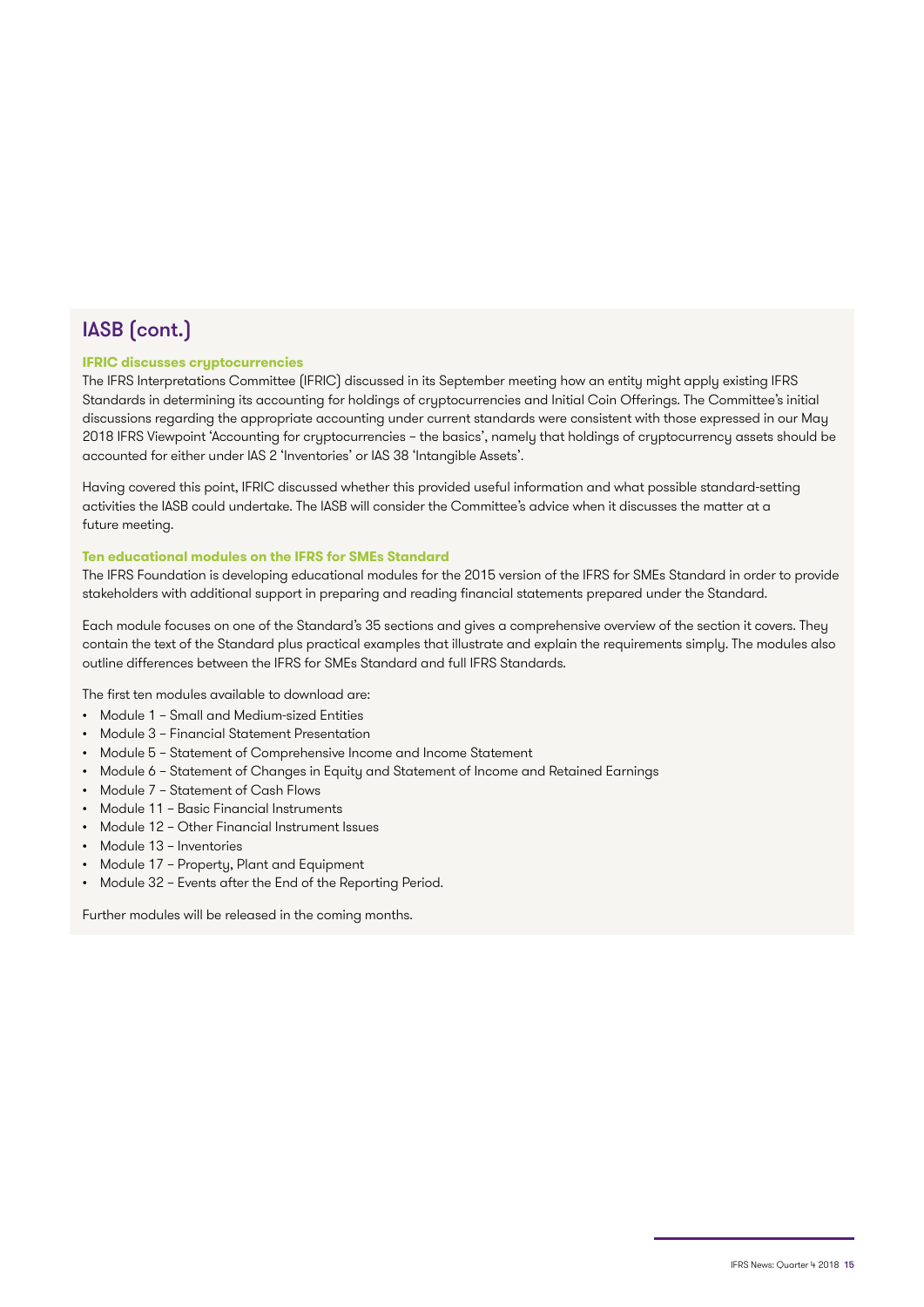#### Europe

#### **Three European Supervisory Authorities write to EFRAG on IFRS 17**

The Chairs of the 3 European Supervisory Authorities (ESAs) have sent a letter to the EFRAG President expressing concerns on the endorsement process relating to IFRS 17 'Insurance Contracts' and urging its timely completion.

The three ESAs have consistently highlighted the importance of replacing the current accounting standard for insurance contracts, IFRS 4, which they see as being unable to facilitate comparable and transparent financial statements of insurance entities in Europe.

While not expressing any detailed technical views on IFRS 17 itself, they noted their concern with EFRAG's processes relating to the endorsement advice for the Standard. In particular, they noted in the letter that they would have expected a more transparent decision-making process around the EFRAG Board letter to the IASB (see below), which urges the IASB to change key building blocks of IFRS 17, and a more in-depth discussion of the technical analysis of EFRAG's Technical Expert Group.

They also reiterated the need for EFRAG to continue to progress and to finalise the analysis of IFRS 17 in a timely manner against the background of its effective date of 1 January 2021.

#### **EFRAG writes to the IASB on IFRS 17**

In September, EFRAG wrote to the IASB as it prepares its draft endorsement advice on use of IFRS 17 'Insurance Contracts' within Europe. The letter highlights certain aspects of IFRS 17 that EFRAG believes merit further consideration by the IASB based on the extensive outreach it has undertaken. These include:

- acquisition costs (for costs incurred in expectation of contract renewals)
- Contractual Service Margin amortisation (impact on contracts that include investment services)
- reinsurance (onerous underlying contracts that are profitable after reinsurance, contract boundary for reinsurance contracts where underlying contracts are not yet issued)
- transition (extent of relief offered by modified retrospective approach and challenges in applying fair value approach)
- annual cohorts (cost-benefit trade-off, including for VFA contracts)
- balance sheet presentation (cost-benefit trade-off of separate disclosure of groups in an asset position and groups in a liability position and non-separation of receivables and/or payables).

#### **EFRAG feedback statement on its 2018 Research Agenda**

EFRAG has published a feedback statement on its 2018 Research Agenda consultation. The Consultation had sought views on how to assess and improve the effectiveness of EFRAG's Research activities and new Research topics.

The feedback statement describes the main comments received. Based on the input received and subsequent discussion at EFRAG Board level, it is likely that the following projects will now be added to EFRAG's Research Agenda.

- 1 Better information on intangibles.
- 2 Crypto-assets.
- 3 Contingent and variable consideration for asset purchases.

#### **EC conference on corporate reporting**

The European Commission (EC) will host a high-level conference on 30 November 2018 in Brussels on 'The Future of Corporate Reporting in a digital and sustainable economy'.

The conference follows the public consultation on corporate reporting the EC conducted from March to July 2018, which looked to assess whether the EU legislative framework for corporate reporting is still fit for purpose and adapted to today's challenges. The conference offers an additional occasion for stakeholders to provide their insights on the fitness check.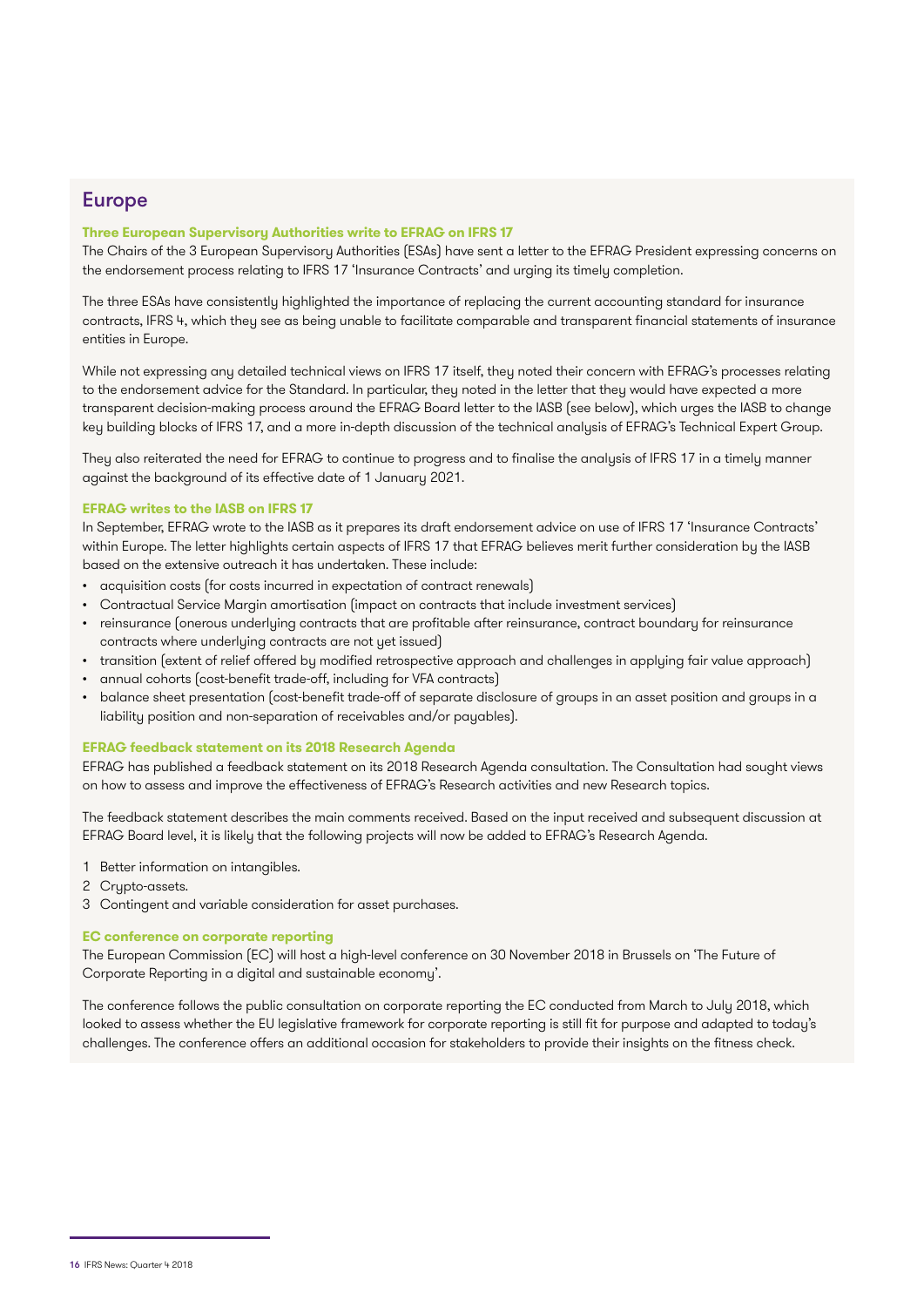### Europe (cont.)

#### **European Corporate Reporting Lab**

Following the call by the European Commission in its March Action Plan on Financing Sustainable Growth, the European Corporate Reporting Lab (the European Lab) has been established by EFRAG to serve the European public interest.

The European Lab will initially focus on non-financial reporting, including sustainability reporting. Preliminary projects may include:

- climate-related disclosures in line with the recommendations of the Financial Stability Board's Task Force on Climaterelated Financial Disclosures
- environmental accounting
- (in the medium term) integrated reporting, digitalisation and innovations in various other aspects of corporate reporting.

The first meeting of the European Lab Steering Committee will take place on 27 November and an inaugural networking reception will be held the same day.

#### **Accountancy Europe sets up Sustainable Finance Group**

The sustainable finance agenda is a policy priority for the European Commission in the coming years as it commits to transitioning to a low-carbon, climate resilient, and resource-efficient economy. Measurement, accounting, reporting and verification will all form an important part of this agenda.

Accountancy Europe is therefore setting up a Sustainable Finance Group which will consider the implications of this subject to the accountancy profession and contribute to the work on the EU policy when appropriate. As a starting point, the group will consider the following topics:

- classification system for sustainable activities EU taxonomy
- EU Green Bond Standards: green bonds and verification
- non-financial information reporting (including environmental and climate change reporting/greenhouse gas emissions, social/human rights reporting)
- non-financial information assurance
- corporate social responsibility
- opportunities and barriers around sustainable long-term investments.

#### **FRC considers the future of corporate reporting**

The UK's Financial Reporting Council (FRC) has launched a major project which will challenge existing thinking about corporate reporting and consider how companies should better meet the information needs of shareholders and other stakeholders. The FRC will:

- review current financial and non-financial reporting practices
- consider what information investors and other stakeholders require
- consider the purpose of corporate reporting and the annual report.

The different types of corporate communications produced by companies will also be examined. The move is a reaction to continued demands from users to streamline the annual report.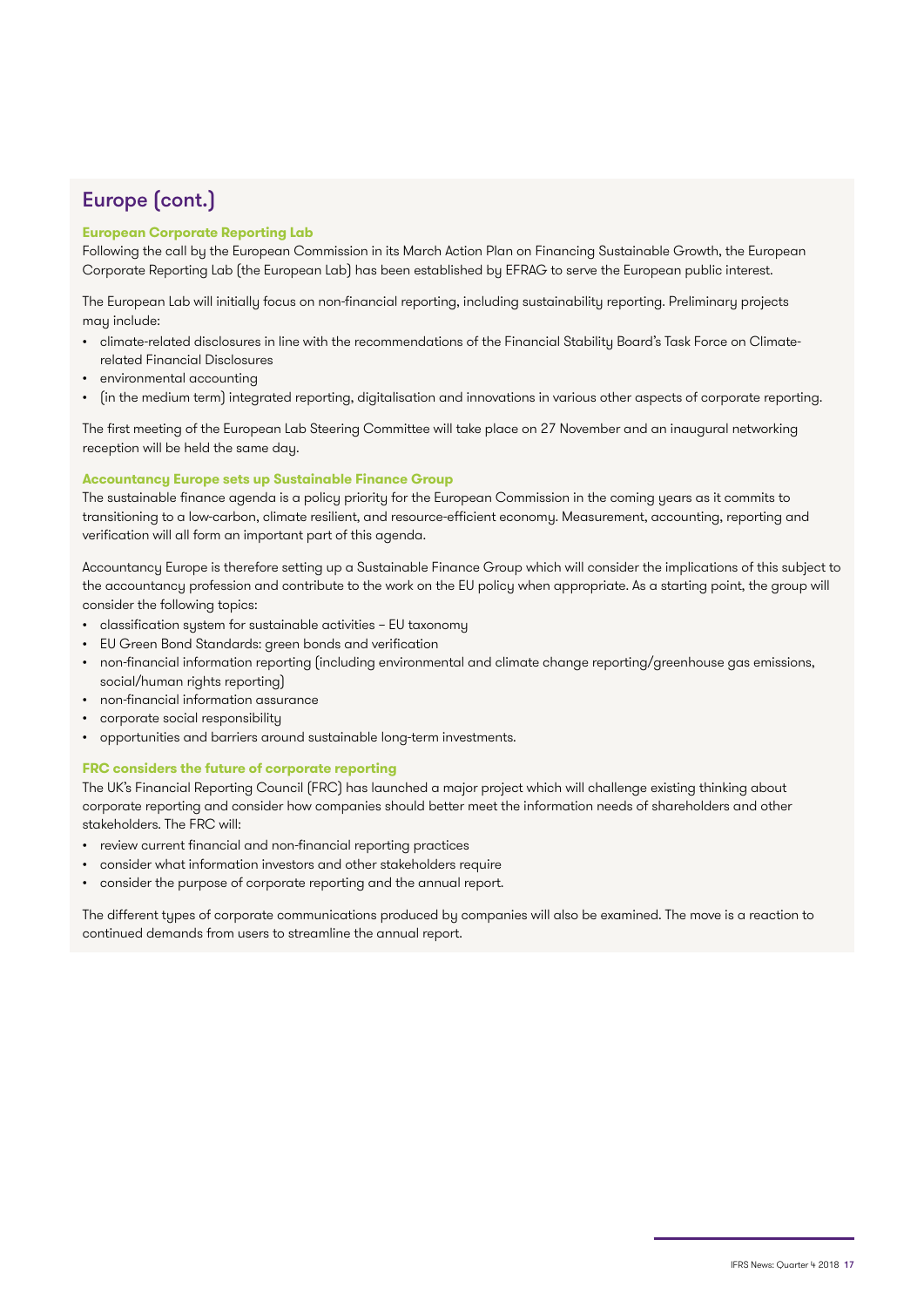## **Effective dates of new IFRS Standards and IFRIC Interpretations**

The table below lists new IFRS Standards and IFRIC Interpretations with an effective date on or after 1 January 2017. Companies are required to make certain disclosures in respect of new Standards and Interpretations under IAS 8 'Accounting Policies, Changes in Accounting Estimates and Errors'.

| <b>Title</b>                                | Full title of Standard or Interpretation                                       | <b>Effective for accounting</b><br>periods beginning on or<br>after                             | <b>Early adoption</b><br>permitted?          |
|---------------------------------------------|--------------------------------------------------------------------------------|-------------------------------------------------------------------------------------------------|----------------------------------------------|
| IFRS 17                                     | <b>Insurance Contracts</b>                                                     | 1 January 2021                                                                                  | Yes                                          |
| IAS 1/IAS 8                                 | Definition of Material (Amendments to IAS 1 and IAS 8)                         | 1 January 2020                                                                                  | Yes                                          |
| Various                                     | Amendments to References to the Conceptual Framework<br>in IFRS Standards      | 1 January 2020                                                                                  | Yes (but need<br>to apply all<br>amendments) |
| IFRS 16                                     | Leases                                                                         | 1 January 2019                                                                                  | Yes                                          |
| <b>IFRIC 23</b>                             | Uncertainty over Income Tax Treatments                                         | 1 January 2019                                                                                  | Yes                                          |
| <b>IFRS 9</b>                               | Prepayment Features with Negative Compensation<br>(Amendments to IFRS 9)       | 1 January 2019                                                                                  | Yes                                          |
| <b>IAS 28</b>                               | Long-term Interests in Associates and Joint Ventures<br>[Amendments to IAS 28] | 1 January 2019                                                                                  | Yes                                          |
| IAS 12/IAS 23/<br>IFRS 3/IFRS 11            | Annual Improvements to IFRS Standards 2015-2017 Cycle                          | 1 January 2019                                                                                  | Yes                                          |
| <b>IAS 19</b>                               | Plan Amendment, Curtail or Settlement (Amendments to IAS 19)                   | 1 January 2019                                                                                  | Yes                                          |
| <b>IAS 40</b>                               | Transfers of Investment Property                                               | 1 January 2018                                                                                  | Yes                                          |
| <b>IFRIC 22</b>                             | Foreign Currency Transactions and Advance Consideration                        | 1 January 2018                                                                                  | Yes                                          |
| IFRS 1/<br><b>IFRS 12/</b><br><b>IAS 28</b> | Annual Improvements to IFRS Standards 2014-2016 Cycle                          | 1 January 2018<br>However, the<br>amendments to IFRS 12<br>are effective from<br>1 January 2017 | $IAS 28 - Yes$                               |

#### **New IFRS Standards and IFRIC Interpretations with an effective date on or after 1 January 2017**

<sup>18</sup> IFRS News: Quarter 4 2018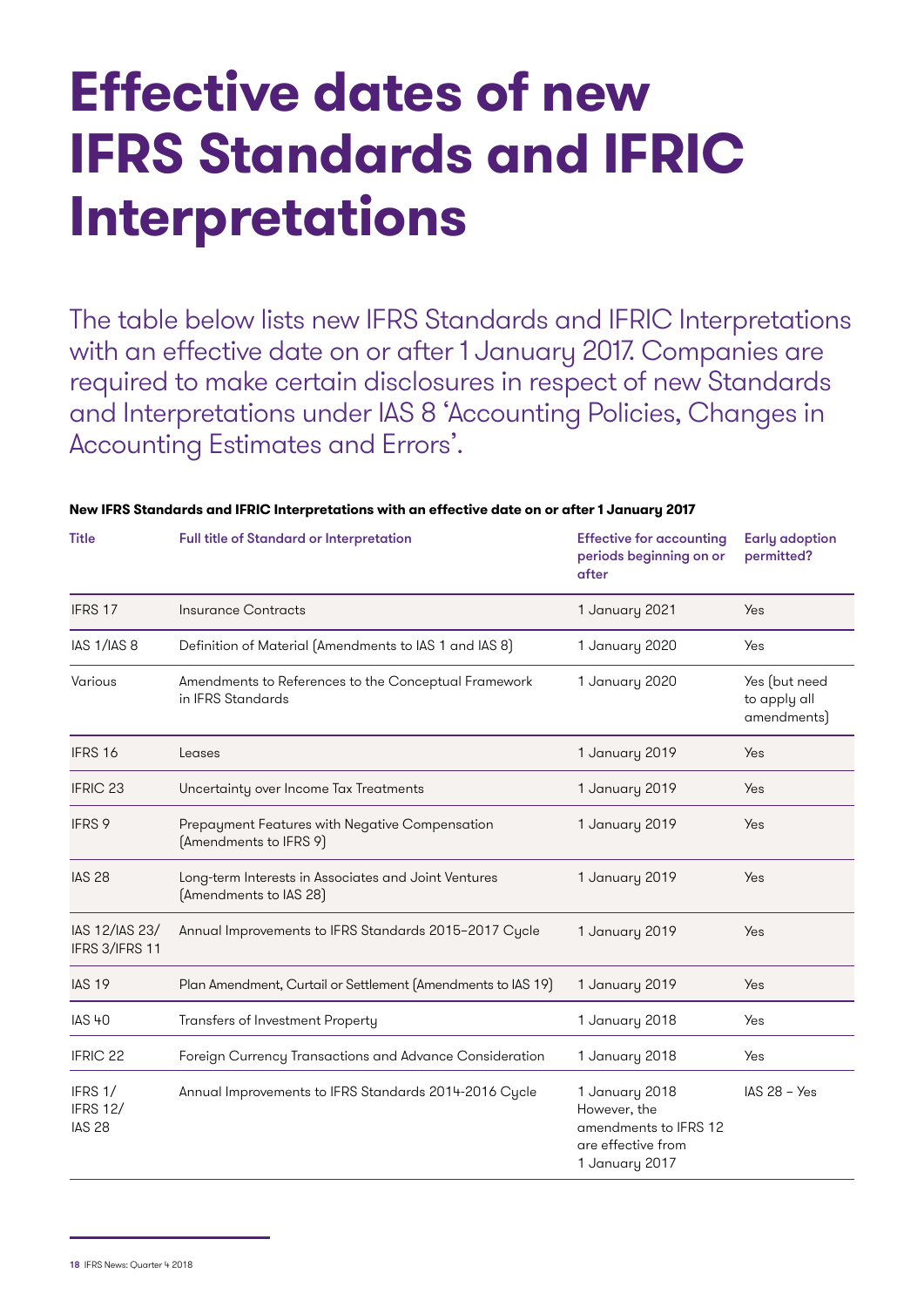

#### **New IFRS Standards and IFRIC Interpretations with an effective date on or after 1 January 2017**

| <b>Title</b>                 | Full title of Standard or Interpretation                                                                                    | <b>Effective for accounting</b><br>periods beginning on<br>or after                                                                                                                       | <b>Early adoption</b><br>permitted?            |
|------------------------------|-----------------------------------------------------------------------------------------------------------------------------|-------------------------------------------------------------------------------------------------------------------------------------------------------------------------------------------|------------------------------------------------|
| IFRS 4                       | Applying IFRS 9 Financial Instruments with IFRS 4 Insurance<br>Contracts (Amendments to IFRS 4)                             | a temporary exemption<br>from IFRS 9 is applied<br>for accounting<br>periods on or after<br>1 January 2018<br>• the overlay approach<br>is applied when<br>entities first apply<br>IFRS 9 | N/A                                            |
| <b>IFRS 9</b>                | Financial Instruments (2014)                                                                                                | 1 January 2018                                                                                                                                                                            | Yes (extensive<br>transitional rules<br>apply) |
| IFRS <sub>2</sub>            | Classification and Measurement of Share-based Payment<br>Transactions (Amendments to IFRS 2)                                | 1 January 2018                                                                                                                                                                            | Yes                                            |
| IFRS 15                      | Revenue from Contracts with Customers                                                                                       | 1 January 2018*                                                                                                                                                                           | Yes                                            |
| N/A                          | Practice Statement 2: Making Materiality Judgements                                                                         | 14 September 2017                                                                                                                                                                         | <b>No</b>                                      |
| IAS <sub>7</sub>             | Disclosure Initiative - Amendments to IAS 7 Statement<br>of Cash Flows                                                      | 1 January 2017                                                                                                                                                                            | Yes                                            |
| <b>IAS 12</b>                | Recognition of Deferred Tax Assets for Unrealised Losses                                                                    | 1 January 2017                                                                                                                                                                            | <b>Yes</b>                                     |
| <b>IFRS</b> for SMEs         | Amendments to the International Financial Reporting<br>Standard for Small and Medium Sized Entities                         | 1 January 2017                                                                                                                                                                            | Yes                                            |
| IFRS 10 and<br><b>IAS 28</b> | Sale or Contribution of Assets between an Investor and its<br>Associate or Joint Venture (Amendments to IFRS 10 and IAS 28) | Postponed<br>(was 1 January 2016)                                                                                                                                                         | Yes                                            |
| N/A                          | Conceptual Framework for Financial Reporting                                                                                | Effective immediately                                                                                                                                                                     |                                                |

\* changed from 1 January 2017 following the publication of 'Effective Date of IFRS 15'